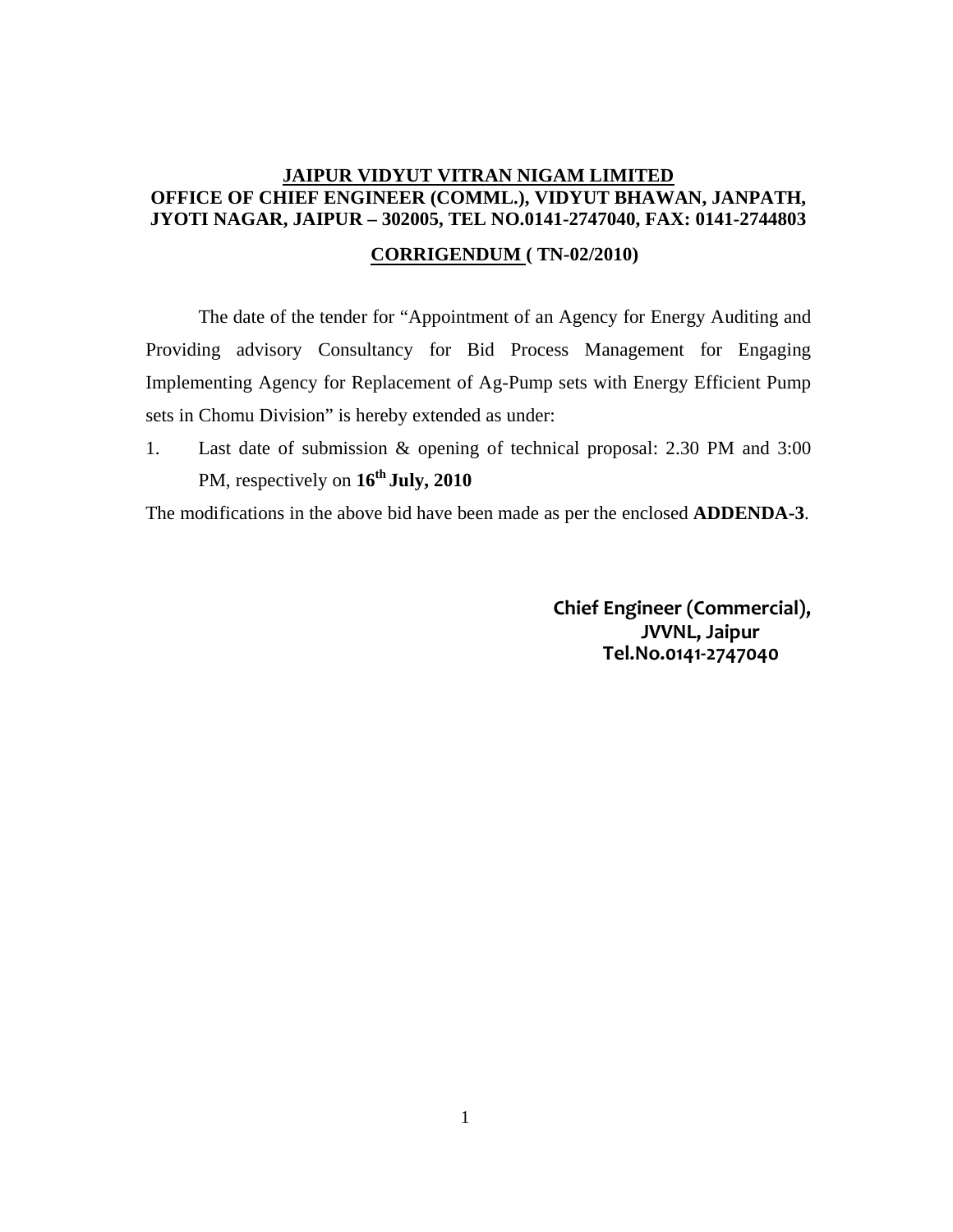| S. No.         | <b>Clause</b>           | <b>Existing Clause</b>                                                                                                                                                                                                                                                | <b>Amended Clause</b>                                                                                                                                                                                                                                                                                              |
|----------------|-------------------------|-----------------------------------------------------------------------------------------------------------------------------------------------------------------------------------------------------------------------------------------------------------------------|--------------------------------------------------------------------------------------------------------------------------------------------------------------------------------------------------------------------------------------------------------------------------------------------------------------------|
|                | No.                     |                                                                                                                                                                                                                                                                       |                                                                                                                                                                                                                                                                                                                    |
| 1.             | A(g)                    | Joint Venture /Association/<br>Consortium is not allowed                                                                                                                                                                                                              | Joint Venture /Association/ Consortium<br>is allowed. The terms & conditions for<br>Joint Venture /Association/Consortium<br>shall be as per enclosed Annexure 'B'<br>(page 1 & 2).                                                                                                                                |
|                | $5.2$ (d)               | Carry out a detailed energy<br>audit<br>(performance<br>evaluation) of all the 25000<br>Nos. pumps, by measuring<br>the suction and discharge<br>head, ground level<br>with<br>respect to mean sea level,<br>power input and water flow<br>using its own instruments. | The consultant shall collect monthly<br>consumption data of 25,000 pumps and<br>input feeders monthly energy flow for a<br>period of 3 years from the field offices of<br>JVVNL. The consultant would collect<br>and analyze the above data and true up<br>the data to establish the investment<br>grade baseline. |
| $\overline{2}$ | 2.8(4)                  | Environmental<br>Engineer:-<br><b>Masters</b><br>environmental<br>in<br>engineering<br>and<br>having<br>experience in preparation of<br>DPR with at least 15 years<br>of experience                                                                                   | AgDSM expert: Post graduation with at<br>least 4 years experience in designing of<br>AgDSM project and DPR preparation.                                                                                                                                                                                            |
|                | 2.8(6)                  | Water<br>Resource<br>Management expert:- Master<br>in Water resource: utilization<br>and<br>environmental<br>management with<br>energy<br>auditor's<br>certification<br>from<br>BEE.                                                                                  | deleted                                                                                                                                                                                                                                                                                                            |
|                | 2.15<br>S.No.B<br>(V)   | Environmental<br>Engineer(<br>Marks 5)                                                                                                                                                                                                                                | AgDSM expert (Marks 10)                                                                                                                                                                                                                                                                                            |
|                | 2.15<br>S.No.B<br>(VII) | Water<br>Resource<br>Management Expert (Marks<br>5)                                                                                                                                                                                                                   | deleted                                                                                                                                                                                                                                                                                                            |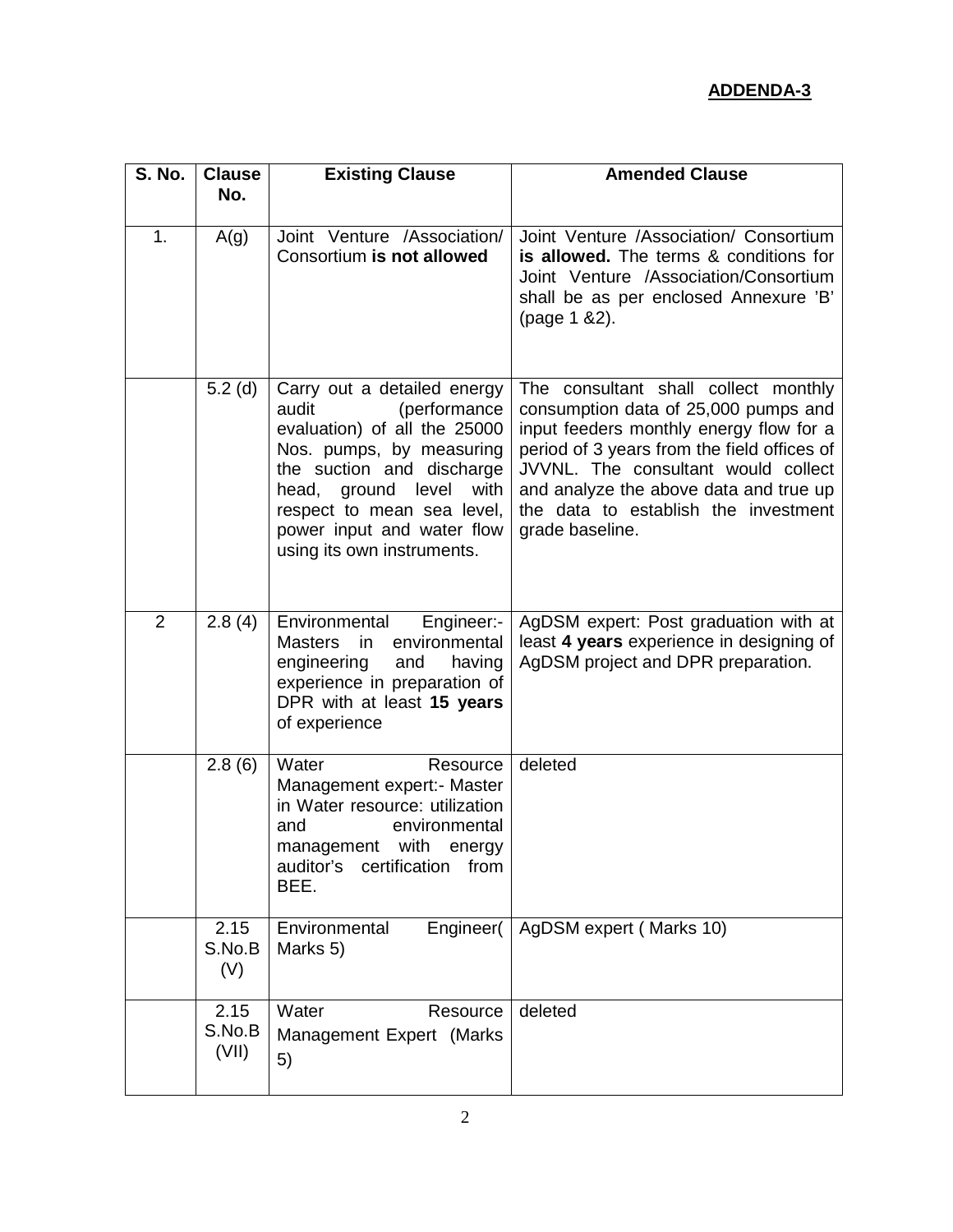### **Annexure 'B'**

## **Terms & conditions of Joint Venture / Associations/ Consortium for**

#### **Ag-DSM Project TN-02/2010**

- (i) The bid may be signed by the lead partner of the Joint Venture and in case of successful bid the 'Joint Venture agreement' shall be signed by all the partners so as to be legally binding on all the partners.
- (ii) One of the partners shall be nominated as being partner in-charge (lead partner) and this authorization shall be evidenced by submitting a power of attorney signed by legally authorized signatories of all the partners;
- (iii) The partner in-charge shall be authorized to incur liabilities and receive instructions for and on behalf of any and all partner of the joint venture and the entire execution of the contract including payment shall be done exclusively with the partner in-charge (lead partner).
- (iv) EMD, security deposit and performance guarantee of a Joint Venture be in the name of lead partner or in the name of the Joint Venture submitting the bid. For unsuccessful bidders the EMD shall be refunded after finalization of contract / award of work order. For successful bidders the EMD shall be refunded after receipt of SBG.
- (v) All partners of the Joint Venture shall be liable jointly and severally for the execution of the contract in accordance with the contract terms and a statement to this effect shall be included in the authorization mentioned under (ii) above as well as in the form of bid and the form of agreement (in the case of a successful bid);
- (vi) In the event of any default by any partner/partners of Joint Venture, the other partner/partners shall accept the liability and execute the contract in full.
- (vii) Responsibilities in respect of execution of tendered work by the partner incharge (lead partner) as well as of each Joint Venture partner shall be clearly indicated in the JV agreement.